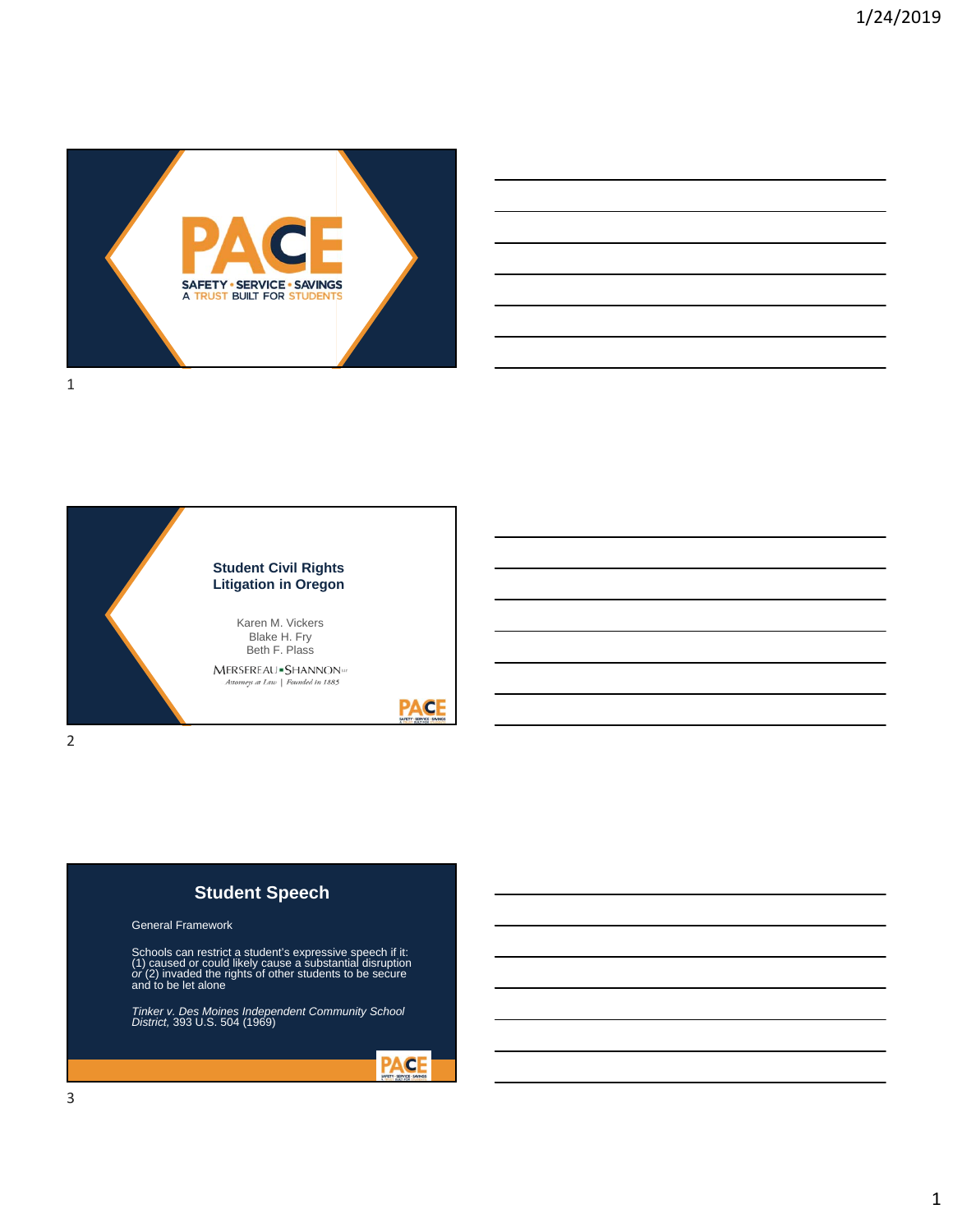



# **Student Speech: off-campus**

C.R. v. Eugene School District 4J

Sexual harassment by middle school students of two younger, disabled children, while all of them made their way home from school

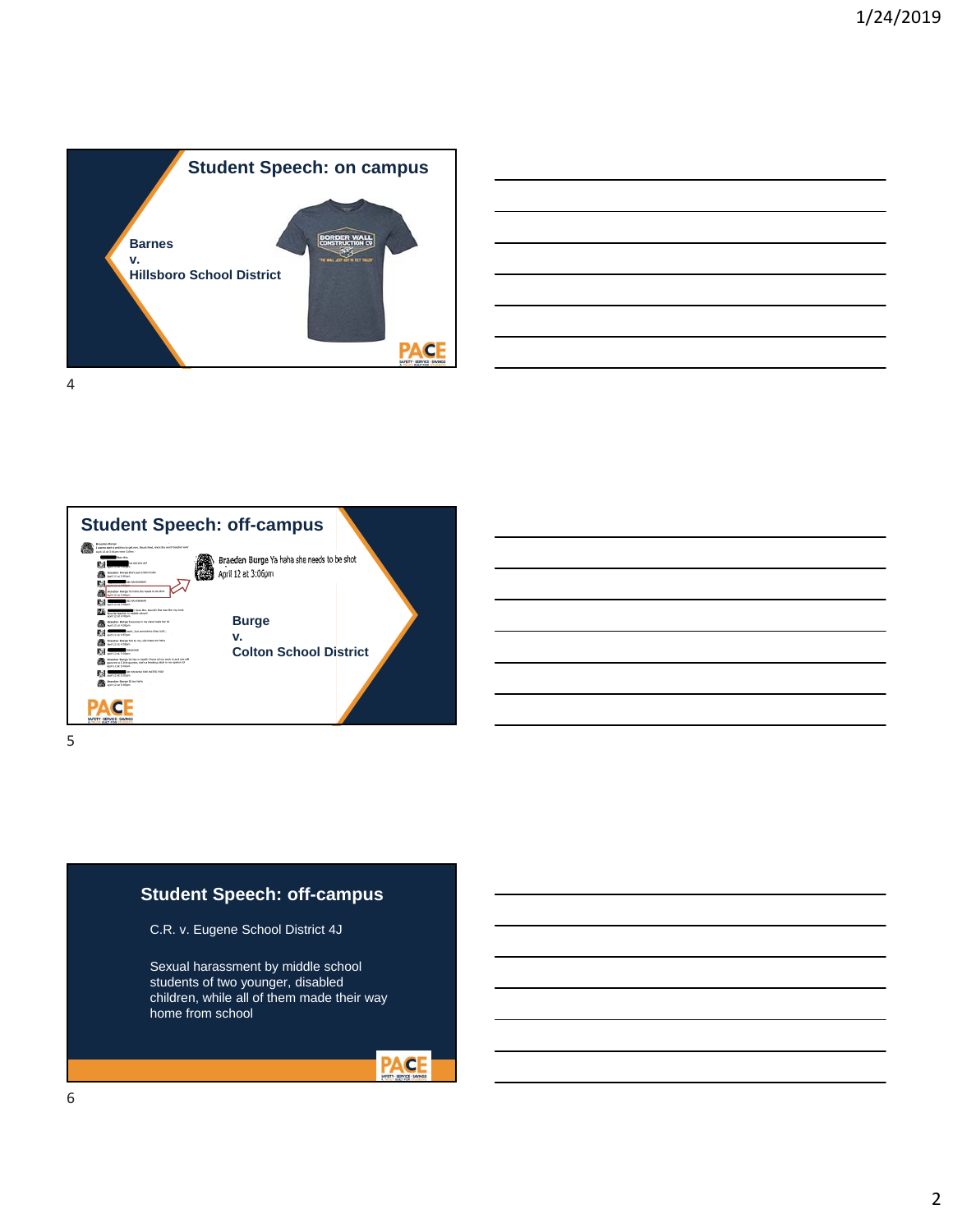## **Student Speech: off-campus**

General Framework

Step 1: Is the speech reachable by the school despite its off-campus origin?

Step 2: Do student-speech precedents permit restriction?

7

#### **Student Speech: off-campus**

CLM v. Sherwood School District 88J

Hit list contained in a journal allegedly kept at home

8

#### **Student Speech: takeaways**

- Fact specific
- Give all of the reasons for discipline
- Disruption to students v. disruption to adults
- *Tinker*'s second prong is narrow



**PACE** 

**PACE**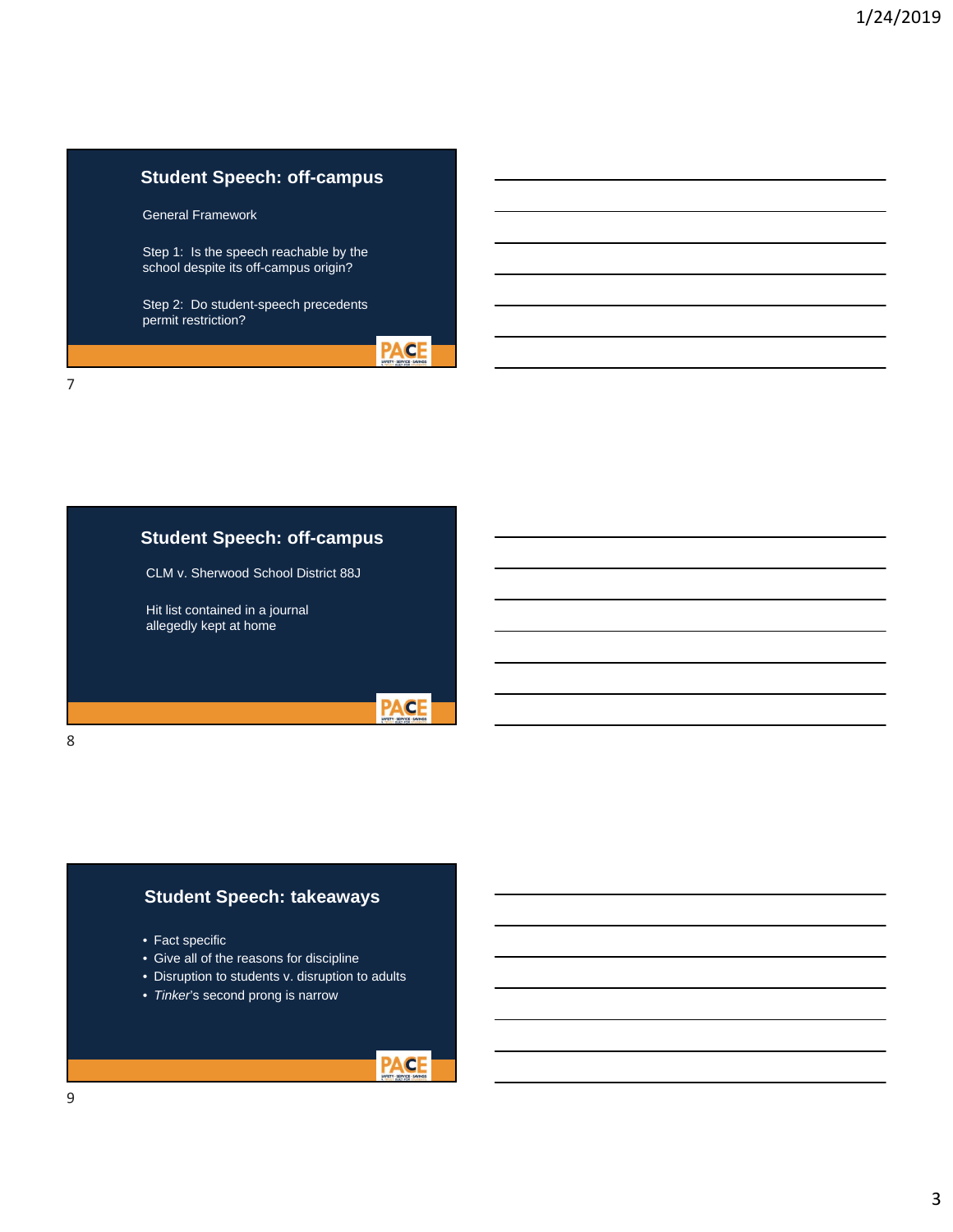### **Transgender Students**

Leontiev v. Corbett School District

- 
- **Facts**<br> **FACS**<br> **•** A 15-year-old high school student declined to return home<br>
after performing in a play held on the district's campus.<br> **•** The student expressed that his mother and step-father<br>
 Felused to accept him.
- The mother involved the police and complained to the district.
- 



10

## **Transgender Students**

Leontiev v. Corbett School District

#### **Constitutional Claims**

Fourteenth Amendment First Amendment Free Exercise



# **Transgender Students**

Golly v. Dallas School District

Student Safety Plan allowed a transgender student to use facilities consistent with that student's gender identity



11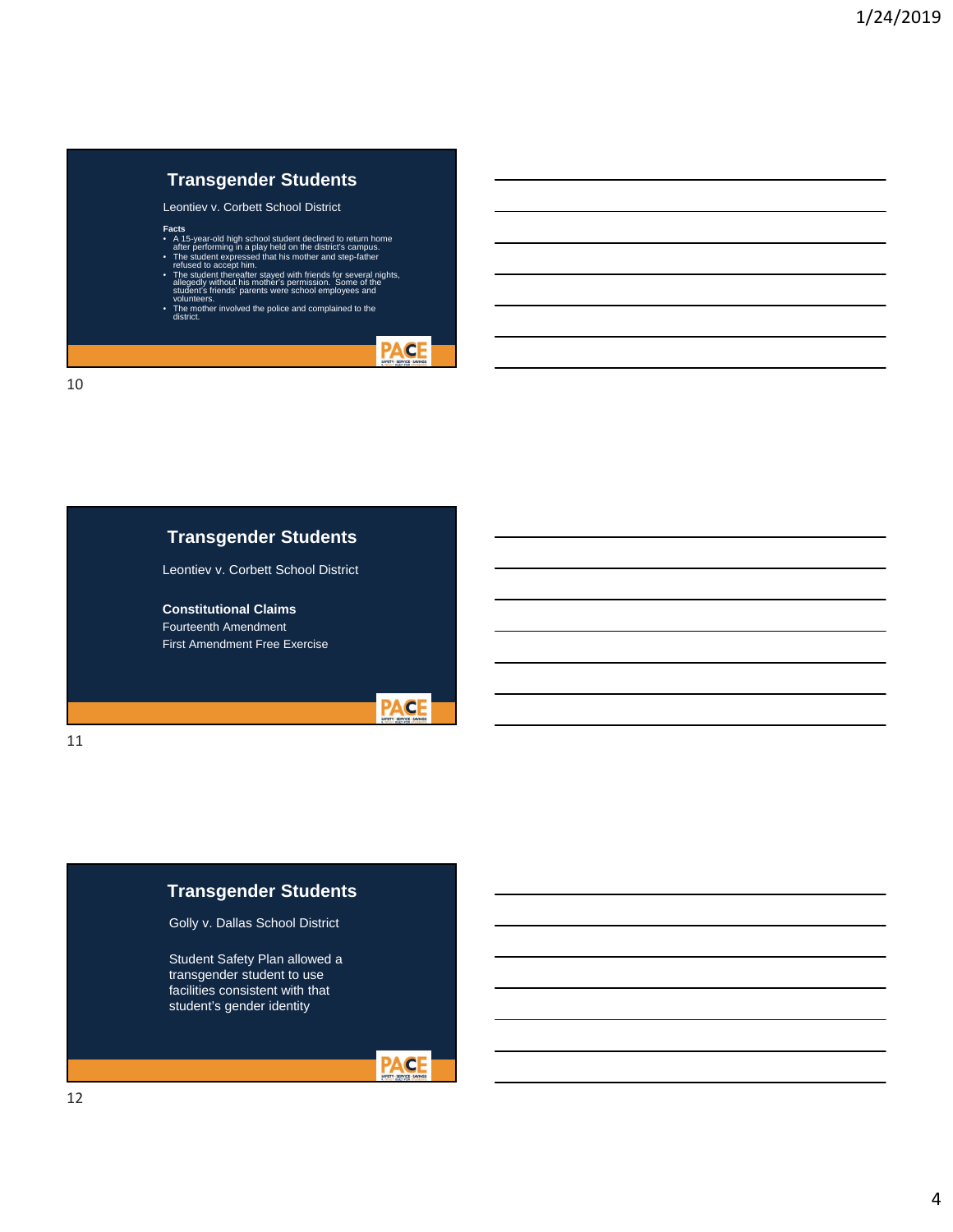# **Transgender Students**

Golly v. Dallas School District

Several similar cases brought by parent groups